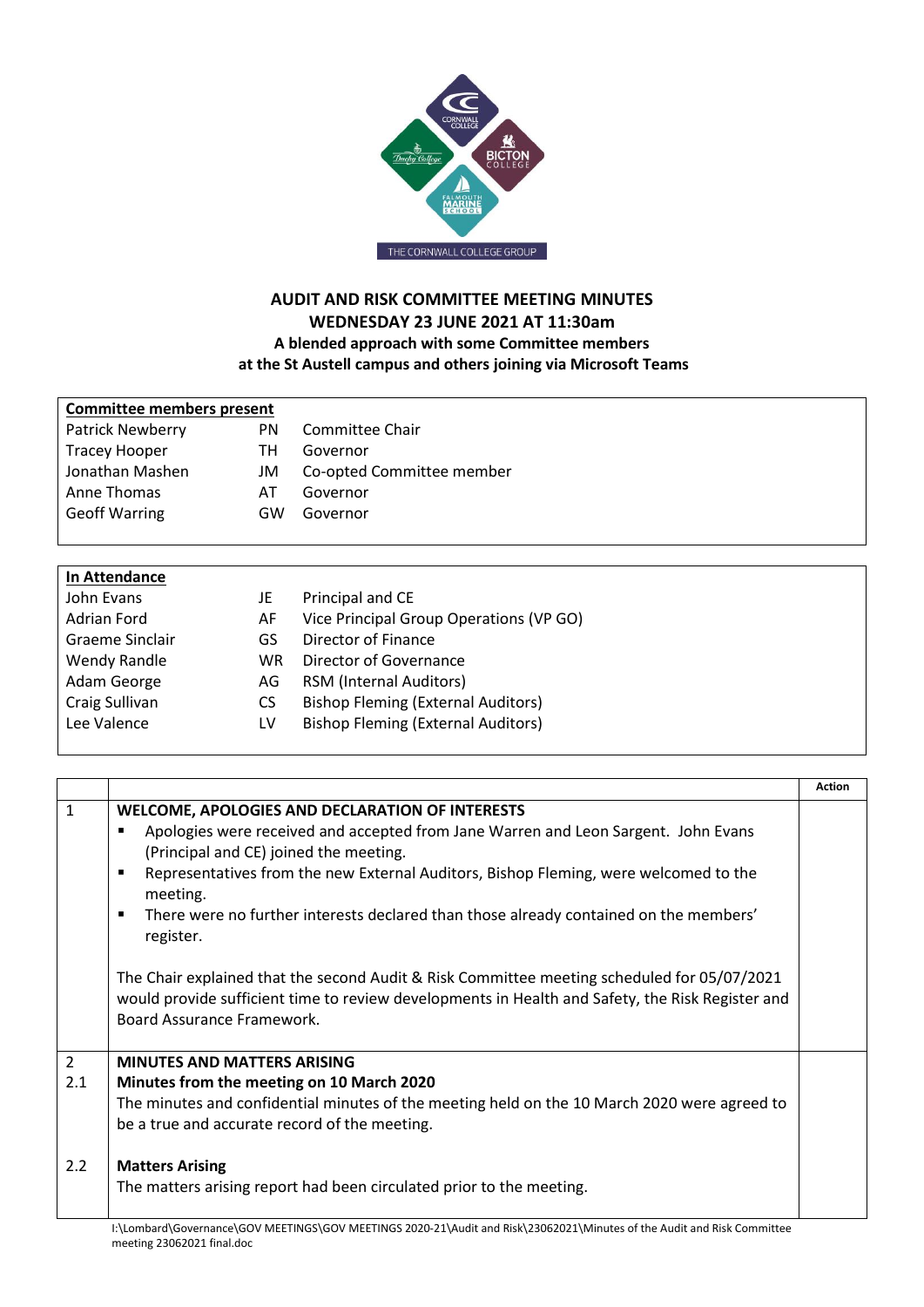| $\overline{3}$  | External audit strategy for the year ending 31 July 2021<br>Craig Sullivan (CS) of Bishop Fleming (BF) was invited to present on the strategy for The Cornwall<br>College Group (TCCG), to include the College and two subsidiaries, which had been circulated<br>prior to the meeting. It was noted that Bishop Fleming (BF) have met with the College to<br>develop the initial plan and to ensure both parties are aware of the future requirements.<br>Additionally a face to face audit transition workshop is planned for July, with College staff.<br>Changes to previous years' audit reports were explained and included an update change in the<br>International Standards on Auditing (ISAs) which will result in a tailored section on TCCG in the<br>published audit report, explaining how the auditors arrived at their conclusions, and a more<br>positive conclusion on if TCCG is a going concern; the materiality threshold level will be reported<br>to Committee once determined.<br>The significant risks BF plan to address include the standard items in the ISAs and the changes in<br>the Audit Code of Practice (ACoP), specifically in relation to the funding streams pathways and<br>College specific risks to include the exploration of capital projects, developing an understanding<br>of the DfE funded St Austell new build, pension fluctuations to include benchmarking<br>information and going concern. It was noted that the new estimates auditing standard has been<br>changed to include more clarity, with changes in the ACoP around language used and assurance<br>on the funding statements; information on the consultation process was shared.<br>A discussion took place on the interpretation of the ACoP statement indicating that annual<br>accounts should be presented by the external auditors, to Board. BF are proposing the<br>Corporation Chair attends the Audit & Risk (A&R) Committee for the presentation of the<br>accounts, or that the presentation is delivered to A&R with a Board meeting scheduled<br>immediately afterwards with a summary provided to Board. BF and the Director of Governance<br>will agree a suitable approach with the Committee Chair.<br>Bishop Fleming's response to the changes to the external audit process were shared with<br>Committee, along with details on the audit team and the timeline for the approach. It was noted<br>that the timeline will be earlier in the coming years. In response to a Committee member<br>question it was understood that BF plan to meet with PwC (previous external auditors) regarding<br>the handover prior to the meeting with College on 20/07/2021 in accordance with normal<br>professional practice.<br>A Committee member reflected on the new form of audit report and the need to ensure that the<br>Committee are comfortable with the report, whilst stating that the College may need to tighten<br>up process in terms of issues on accounting estimates and going concern.<br>The Committee noted the need to consider a workshop for Board to ensure understanding of<br>their responsibilities in terms of signing off the accounts.<br>BF were thanked for their presentation; CS would remain in the meeting for the duration, LV was<br>thanked for his time. | CS/WR |
|-----------------|-----------------------------------------------------------------------------------------------------------------------------------------------------------------------------------------------------------------------------------------------------------------------------------------------------------------------------------------------------------------------------------------------------------------------------------------------------------------------------------------------------------------------------------------------------------------------------------------------------------------------------------------------------------------------------------------------------------------------------------------------------------------------------------------------------------------------------------------------------------------------------------------------------------------------------------------------------------------------------------------------------------------------------------------------------------------------------------------------------------------------------------------------------------------------------------------------------------------------------------------------------------------------------------------------------------------------------------------------------------------------------------------------------------------------------------------------------------------------------------------------------------------------------------------------------------------------------------------------------------------------------------------------------------------------------------------------------------------------------------------------------------------------------------------------------------------------------------------------------------------------------------------------------------------------------------------------------------------------------------------------------------------------------------------------------------------------------------------------------------------------------------------------------------------------------------------------------------------------------------------------------------------------------------------------------------------------------------------------------------------------------------------------------------------------------------------------------------------------------------------------------------------------------------------------------------------------------------------------------------------------------------------------------------------------------------------------------------------------------------------------------------------------------------------------------------------------------------------------------------------------------------------------------------------------------------------------------------------------------------------------------------------------------------------------------------------------------------------------------------------------------------------------------------------------------------------------------------------------------------------------------------------------------------------------------------------------------|-------|
|                 |                                                                                                                                                                                                                                                                                                                                                                                                                                                                                                                                                                                                                                                                                                                                                                                                                                                                                                                                                                                                                                                                                                                                                                                                                                                                                                                                                                                                                                                                                                                                                                                                                                                                                                                                                                                                                                                                                                                                                                                                                                                                                                                                                                                                                                                                                                                                                                                                                                                                                                                                                                                                                                                                                                                                                                                                                                                                                                                                                                                                                                                                                                                                                                                                                                                                                                                             |       |
| 4<br>4.1<br>4.2 | <b>INTERNAL AUDIT</b><br>Progress report 2020/2021<br>Circulated prior to the meeting, it was reported that the internal audit plan for 2020/21 had<br>been completed, with an additional audit on declaration of interest and conflicts in draft form.<br><b>Internal Audit reports</b><br>The below reports had been circulated prior to the meeting.                                                                                                                                                                                                                                                                                                                                                                                                                                                                                                                                                                                                                                                                                                                                                                                                                                                                                                                                                                                                                                                                                                                                                                                                                                                                                                                                                                                                                                                                                                                                                                                                                                                                                                                                                                                                                                                                                                                                                                                                                                                                                                                                                                                                                                                                                                                                                                                                                                                                                                                                                                                                                                                                                                                                                                                                                                                                                                                                                                     |       |
| 4.2.1           | <b>Estates Management and Covid-19 Health &amp; Safety Framework</b>                                                                                                                                                                                                                                                                                                                                                                                                                                                                                                                                                                                                                                                                                                                                                                                                                                                                                                                                                                                                                                                                                                                                                                                                                                                                                                                                                                                                                                                                                                                                                                                                                                                                                                                                                                                                                                                                                                                                                                                                                                                                                                                                                                                                                                                                                                                                                                                                                                                                                                                                                                                                                                                                                                                                                                                                                                                                                                                                                                                                                                                                                                                                                                                                                                                        |       |

I:\Lombard\Governance\GOV MEETINGS\GOV MEETINGS 2020-21\Audit and Risk\23062021\Minutes of the Audit and Risk Committee meeting 23062021 final.doc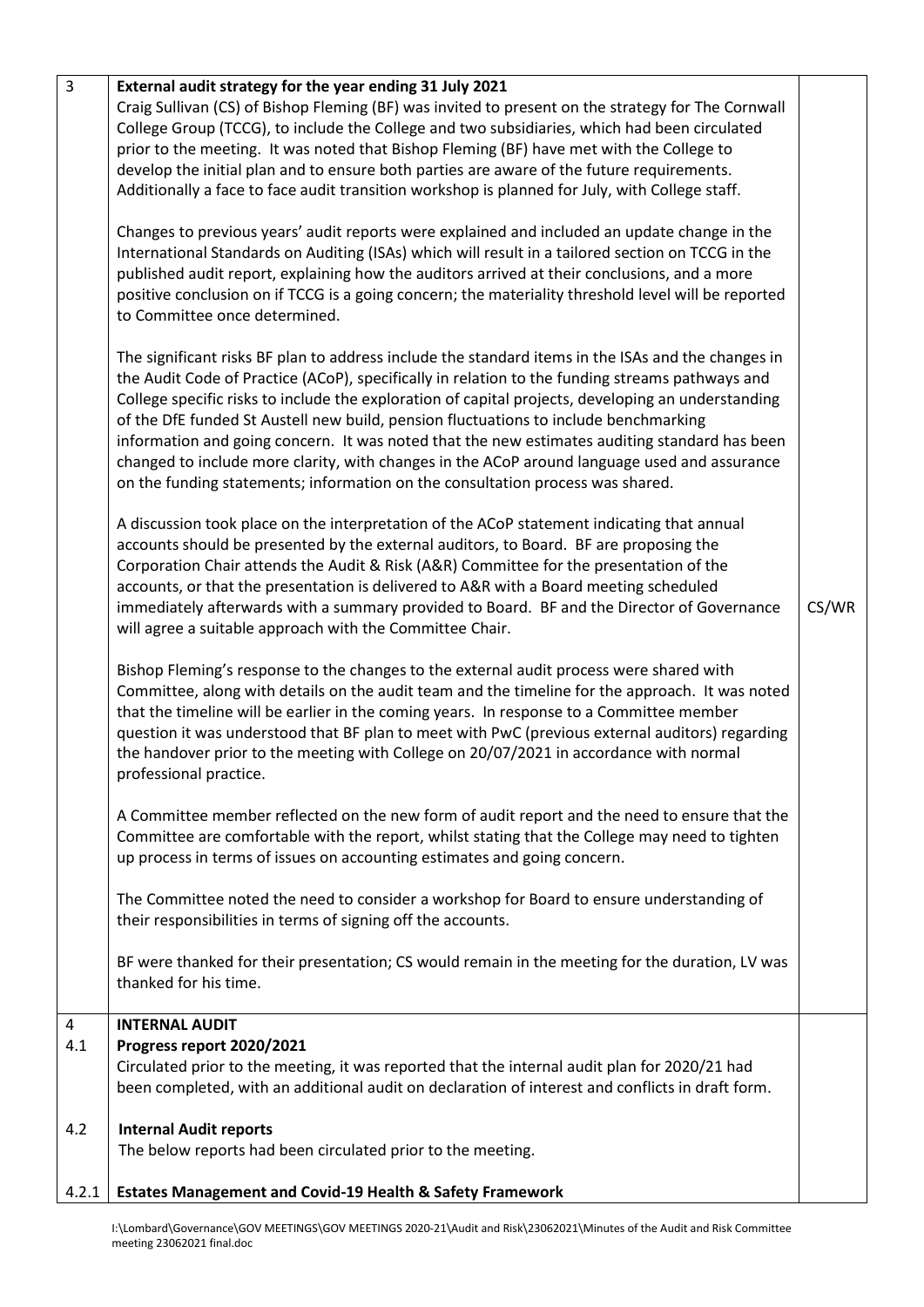It was reported that a spilt opinion had been reached. Partial assurance for Estates Management was provided, with a conclusion that whilst there was a mechanism in place to provide compliance assurance, there was no central monitoring, with information held locally. The College had already identified this as an area of development and commenced procurement of a compliance system to enable central monitoring and oversight for the Head of Estates.

Substantial assurance was provided for the Covid-19 Health and Safety Framework, with good practice demonstrated and not seen in other Colleges.

A Committee member noted that the College cannot solely rely on systems, questioning if there was work to complete culturally in terms of staff engagement which could have been included in the audit report. It was noted that the College recognise their position, that the Head of Estates has introduced regular meetings with Heads of Campuses and that the impact of investment on the sites was noted. A Committee member noted the need to progress the actions identified.

### 4.2.2 **HR Controls - Recruitment & Selection**

A substantial assurance opinion was provided, with a medium action around policies and procedures. A Committee member stated the College was in a good position considering the potential impact of Covid and remote working in this area.

### 4.2.3 **ESFA Funding Rules Compliance testing**

It was reported that members from RSM's national funding team were used to support this report and that whilst there were actions in the report, when compared to the apprenticeship audits over the last twelve months these were comparatively satisfactory. The actions were unsurprisingly due to funding complexities specifically linked to apprenticeship funding.

In response to a Committee member question, it was understood that based on the previous methodology used, there were minimal concerns that the ESFA would clawback funds. The College highlighted that they were not sufficiently claiming funds to a value of approximately £200k. In response to Committee member questions the College are identifying indicators to monitor this and are planning training across the organisation to ensure effective claiming of funds. A Committee member noted that the apprenticeship system process mapping had been completed, suggesting a process map could be designed to support this work.

# 4.3 **Follow up report**

Circulated prior to the meeting RSM concluded there was reasonable progress against actions since the last meeting.

# 4.4 **Internal Audit strategy 2021/22**

The document had been circulated prior to the meeting. The Committee Chair requested the Committee consider if the strategy reflected the Committee's priorities. RSM presented the proposed audits and reasoning;

- Curriculum planning processes this audit had been part of a previous plan which had been deferred due to changes in senior management.
- Cyber security controls sector experience of cyber security over the last year demonstrated the need to complete this audit.
- Debtor income collection identified from the TCCG's risk register.
- H&S framework identified as an area of improvement during Committee meetings.
- Learner number systems previous year strategies have included a funding audit; a change to the ACoP suggests this could be an audit to consider and would require liaison with the external auditors.

A Committee member reflected on cross cutting themes of the organisation; safeguarding, E,D&I and sustainability, as potential future areas for consideration. It was understood that these were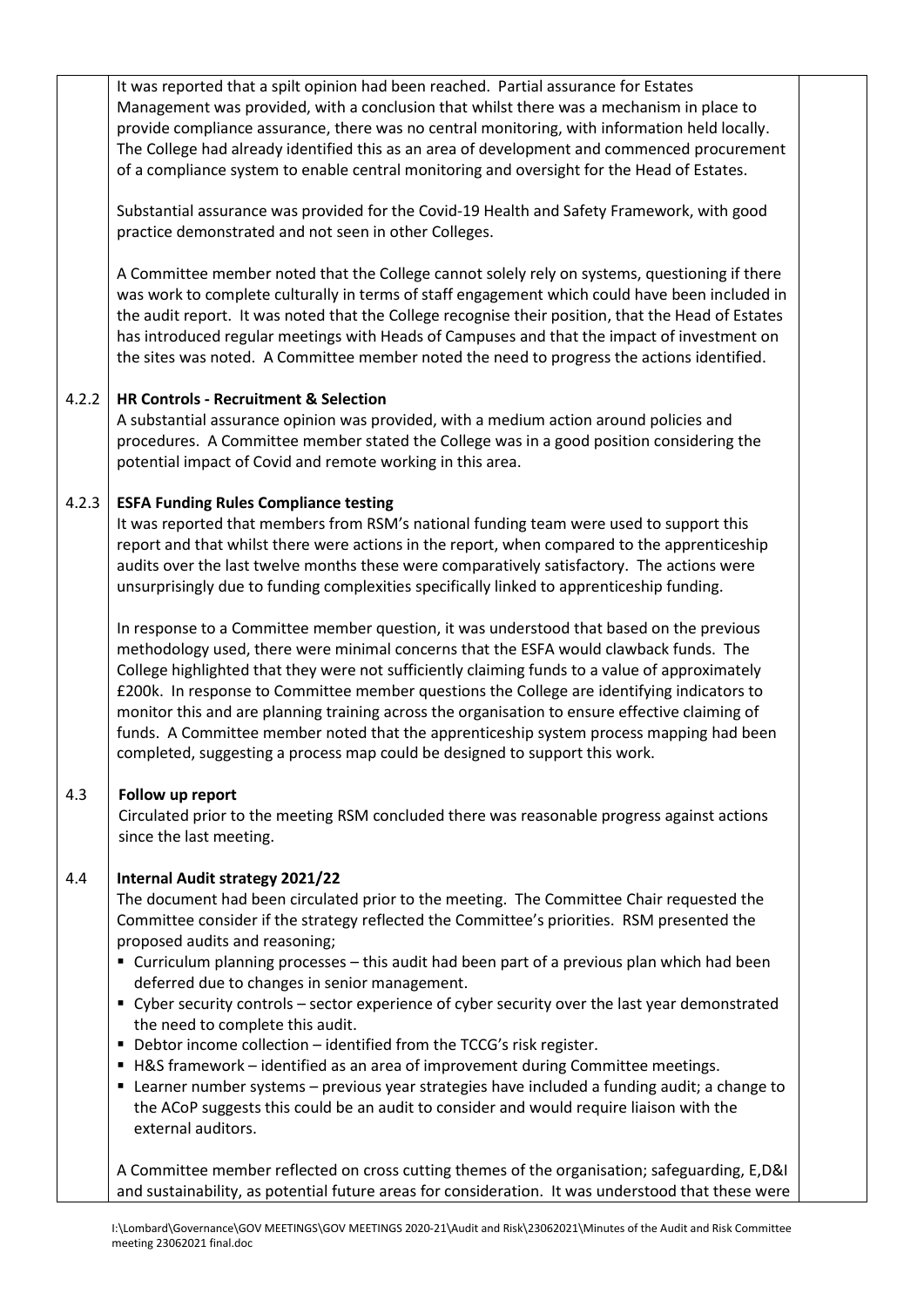| contained in a future plan along with sexual harassment and misconduct and that some of these<br>areas could be supported by other organisations.                                                                                                                                                                                                                                                                                                                                                                                                                                                                                                                                                                   |                                                                                                   |
|---------------------------------------------------------------------------------------------------------------------------------------------------------------------------------------------------------------------------------------------------------------------------------------------------------------------------------------------------------------------------------------------------------------------------------------------------------------------------------------------------------------------------------------------------------------------------------------------------------------------------------------------------------------------------------------------------------------------|---------------------------------------------------------------------------------------------------|
| The Committee reflected on the rationale for the debtor income collection audit, noting the new<br>measures being put in place by the College which had begun to positively impact on the<br>collection of the short and long term debt, yet acknowledged debt issues could continue due to<br>the impact of Covid on suppliers.                                                                                                                                                                                                                                                                                                                                                                                    |                                                                                                   |
| A Committee member reflected on the advisory piece of work on fraud which was concluded in<br>2019/20; after discussion it was agreed fraud could potentially be incorporated as part of the<br>cyber security and curriculum planning audits. Further discussion took place on the need for a<br>staff utilisation and group sizes audit, noting the potential links to the curriculum planning audit.                                                                                                                                                                                                                                                                                                             |                                                                                                   |
| Following a lengthy discussion it was agreed that a revised plan be presented to the Audit and<br>Risk Committee meeting scheduled for 05/07/2021, to incorporate fraud, recording of staff<br>utilisation and E,D&I, with the debtor income collection audit deferred to the following year.                                                                                                                                                                                                                                                                                                                                                                                                                       |                                                                                                   |
| <b>ADDITIONAL AUDIT REPORTS</b>                                                                                                                                                                                                                                                                                                                                                                                                                                                                                                                                                                                                                                                                                     |                                                                                                   |
| It was reported that further work has been commissioned.                                                                                                                                                                                                                                                                                                                                                                                                                                                                                                                                                                                                                                                            |                                                                                                   |
| <b>Developing Leaders project</b><br>It was reported that the Projects department receive ESFA spot checks on projects; the<br>Committee were satisfied with this report.                                                                                                                                                                                                                                                                                                                                                                                                                                                                                                                                           |                                                                                                   |
| <b>STANDING AGENDA ITEMS</b><br>Rolling review of High and Medium Audit recommendations from previous Audits<br>Circulated prior to the meeting the report indicated that there were thirteen items outstanding.<br>The majority of the recommendations were linked to the Estates audit and would be resolved<br>with the introduction of Compliance Pod. Progress is being made on other recommendations; it<br>was noted that the procurement strategy is under review by the new Procurement Manager and<br>that a paper will be presented to ELT and Board on fraud training and roles and responsibilities.<br>In response to a previous Committee action it was noted that two of the seven the items raised |                                                                                                   |
| in the GDPR audit have been closed with five being implemented.<br>The Committee noted the upward trend of outstanding items in this report, but were pleased                                                                                                                                                                                                                                                                                                                                                                                                                                                                                                                                                       |                                                                                                   |
| report.                                                                                                                                                                                                                                                                                                                                                                                                                                                                                                                                                                                                                                                                                                             |                                                                                                   |
| <b>Business continuity plan</b><br>The plan is in place and ready for review by the Operational Leadership Team (OLT). When the<br>OLT can be together face to face, the College plan to walk through a scenario to test the plan.<br>This will remain a regular agenda item under which to receive an update on progress.                                                                                                                                                                                                                                                                                                                                                                                          | <b>WR</b>                                                                                         |
| Additional services provided by auditors<br>Nothing to report.                                                                                                                                                                                                                                                                                                                                                                                                                                                                                                                                                                                                                                                      |                                                                                                   |
| Whistleblowing<br>The Director of Governance reported that there had not been any disclosures since the last<br>meeting and none were ongoing.                                                                                                                                                                                                                                                                                                                                                                                                                                                                                                                                                                      |                                                                                                   |
| POST 16 AUDIT CODE OF PRACTICE (ACoP)<br><b>Updated 31/03/2021</b>                                                                                                                                                                                                                                                                                                                                                                                                                                                                                                                                                                                                                                                  |                                                                                                   |
|                                                                                                                                                                                                                                                                                                                                                                                                                                                                                                                                                                                                                                                                                                                     | Concorde<br>with the movement on items and noted the impact of the Estates recommendations on the |